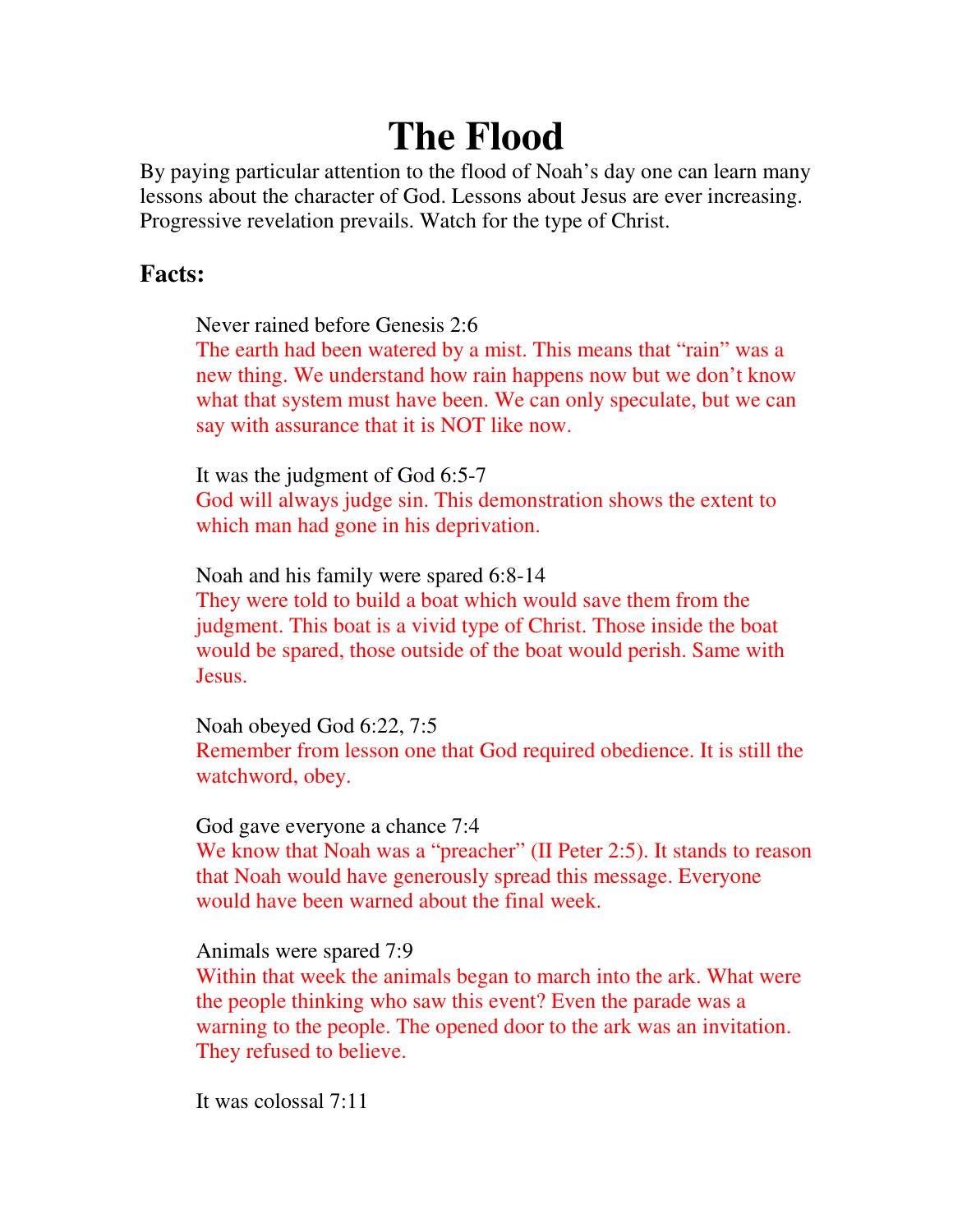This was not a gentle afternoon sprinkling. It was cataclysmic. The earth broke up the heavens opened, the environment was broken into.

It rained forty days and forty nights 7:12 For forty days the earth was pounded by this disaster. Physical changes were experienced. Mountains were push up, valleys were formed. The continents were formed.

It was global 7:19-20 This was not a local flood, the entire earth was covered. Every civilization has a flood story.

Everything else died 7:21-22

When the rain started, how many of the people would have liked to change their mind?. How many would have liked to have entered the ark? How many would believe? ALL! It was too late. Judgment was come. These truths will be experienced again when the FINAL judgment comes.

The system changed

 II Peter 3:4-6 The world that had existed before the flood, radically changed. It perished. The pre-flood world is not the same as the post flood world.

Gen. 6:3, 6:4, 7:11, 8:22, 9:2, 9:3, 9:13-14, 9:21 Can you spot the changes in the verses above?

#### **Lessons:**

Grace 6:8 Grace is the unmerited favor of God. Eph. 2:8-9

Mercy II Peter 2:5 (preached)

Mercy was also available to the participants in the story. Since Noah was preaching to them, warning them, they could have responded.

Last chance 7:4, 9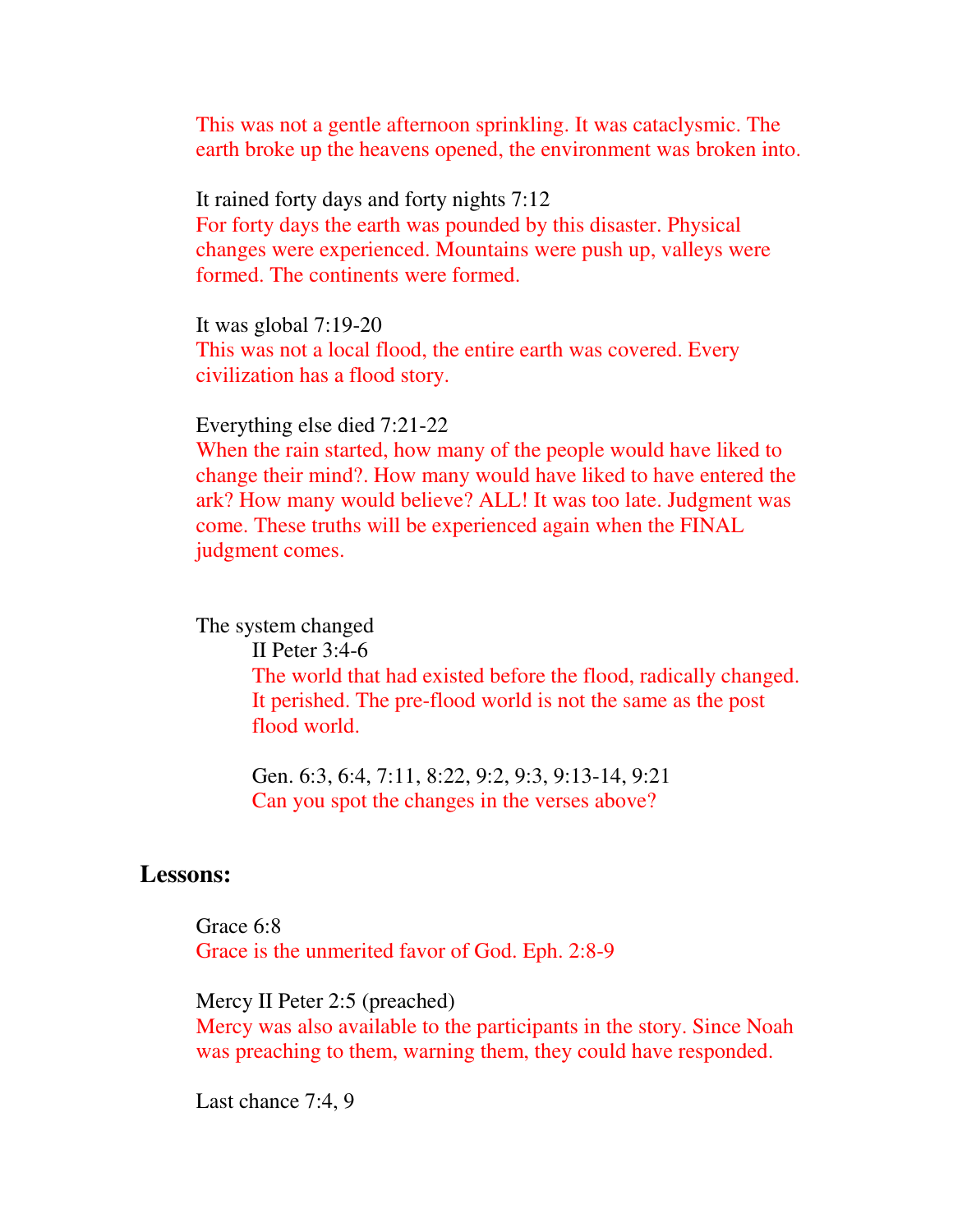At some point God will close the door on everybody.

Opportunities end 7:16, Isaiah 55:6 God's mercy is incredible but will end. Find Him!

Ark a picture of Jesus "Pitch" 6:14

In the Scofield Reference Bible a note is included for this verse. The note says that the word used for "pitch" in the old Testament is the same word used for redemption in the New. Smear "redemption" on the outside so that the judgment cannot get in and put it also on the inside so that those on the inside cannot leak out.

This is how it works with Jesus. See the picture.